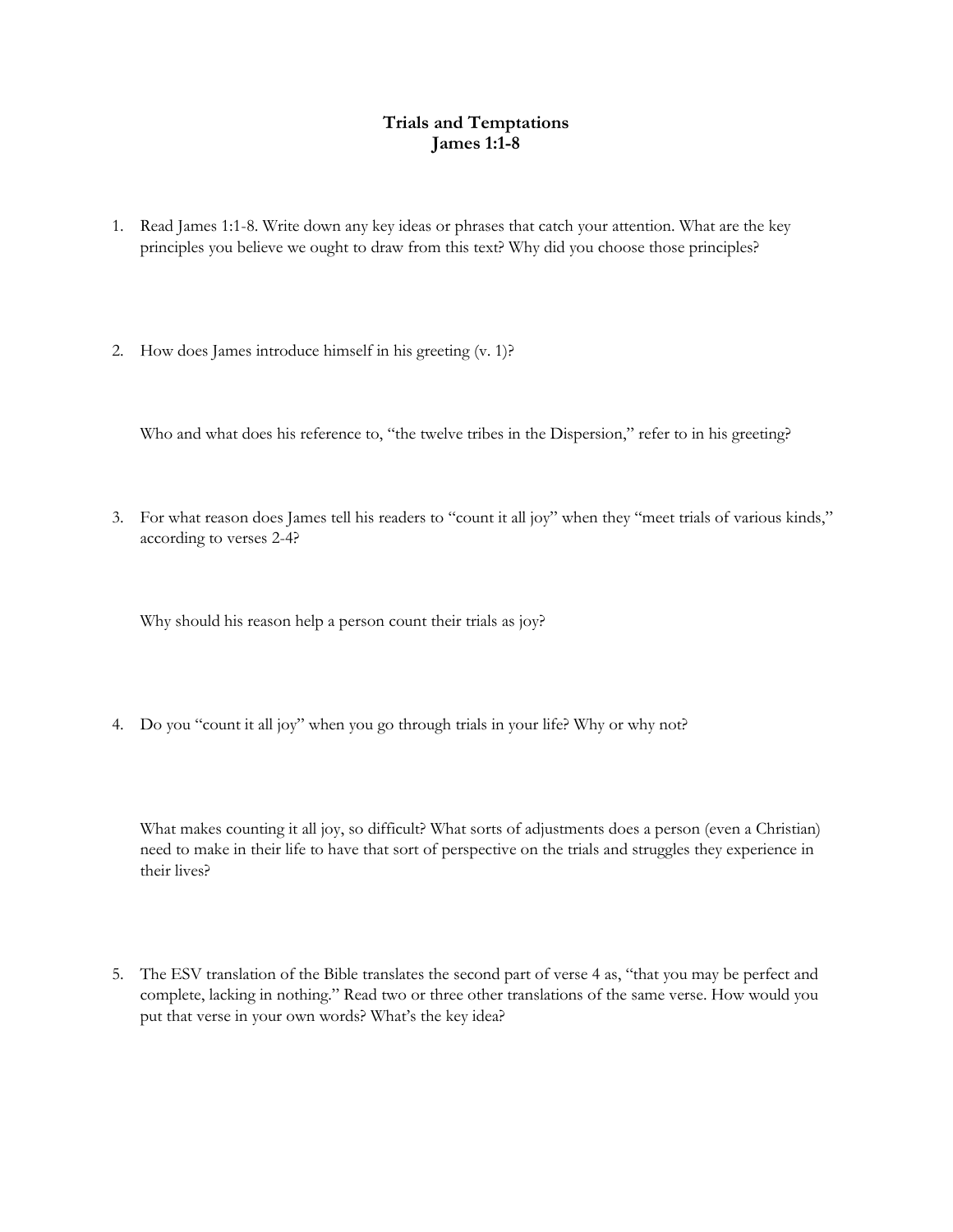6. Read verses 5-8. Why should you ask God for wisdom?

Read Proverbs 1-4; 1 Corinthians 1:18-2:16; Colossians 2:1-3. Based on these texts, but in *your own words*, write down the key principles related to…

- $\bullet$  the source of wisdom  $-$
- $\bullet$  what wisdom is  $-$
- how to get wisdom –
- why you should seek wisdom -
- 7. Based on what you have learned about wisdom, how is it different from intelligence or the memorization of facts and information?

Do you pray for wisdom? Why or why not?

- 8. Why does James say you must ask for wisdom in faith, without doubting? What is his concern about doubting in this context (vv. 6-8)?
- 9. What does James mean by the term, "double-minded?" (See Matthew 6:24)